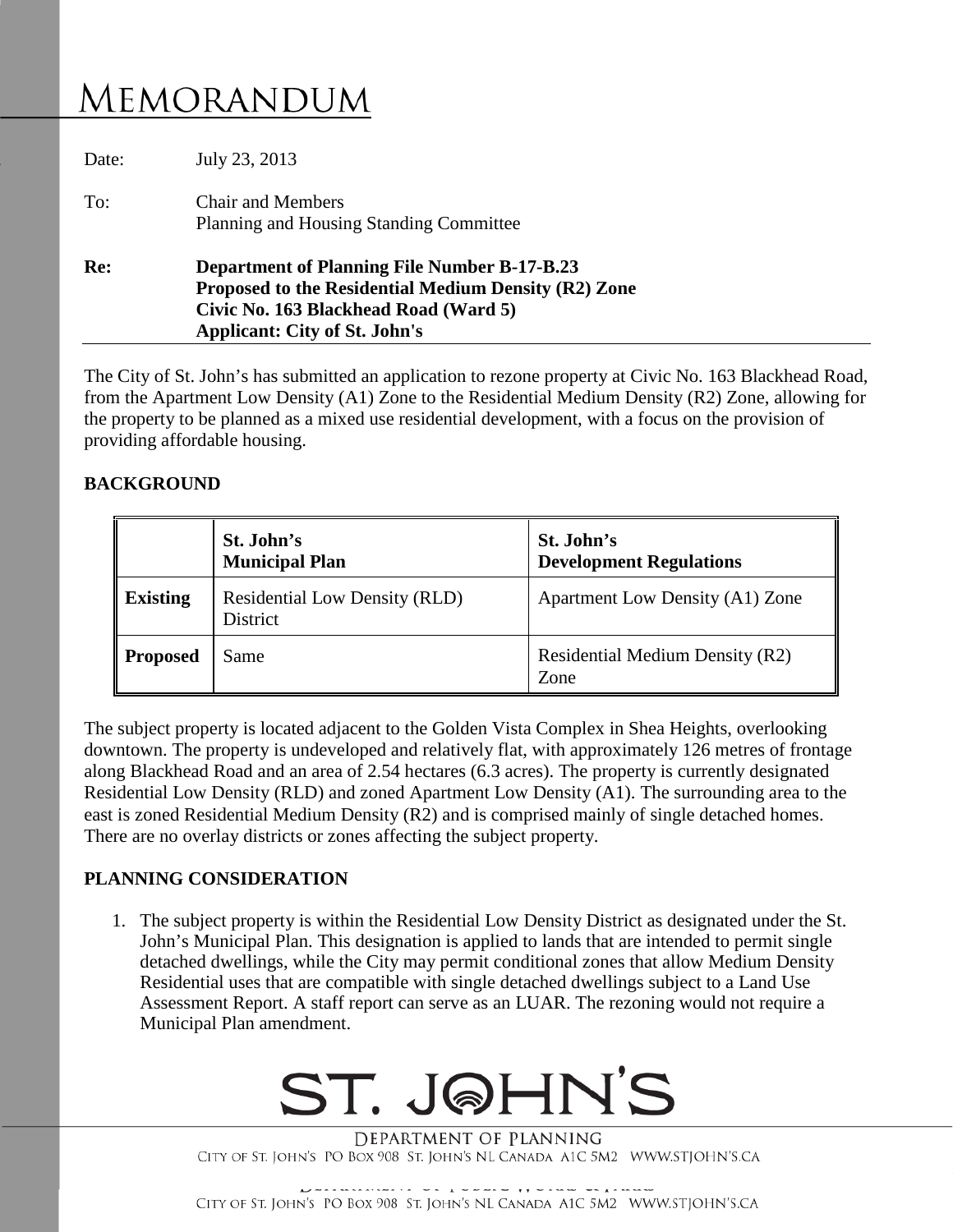- 2. The RLD District allows a maximum permitted density of 25 units per net hectare. Buildings generally do not exceed two storeys with a Floor Area Ratio of 0.5. Subject to an LUAR individual projects can be zoned to allow heights up to three storeys with a Floor Area Ratio not exceeding 1.0.
- 3. The proposed development is looking to create a mixed use residential development, with a range of affordable housing options. As the current Apartment Low Density (A1) Zone allows only apartment buildings and townhousing, rezoning of land to the Residential Medium Density (R2) Zone would be desirable.
- 4. The R2 Zone allows single detached houses, semi-detached houses, duplexes and townhouses, which are all compatible with the RLD District, and would have minimal impact upon the surrounding properties that are also zoned R2. The proposed rezoning would lead to reduced potential density of the site and could help to avoid possible future, higher density development that is incompatible with the neighbourhood.
- 5. The Department of Engineering has reviewed the application. A new sanitary sewer and water main would need to be installed for the development. Connection to the existing sewer located north and west of the property may be available. A new storm sewer is also required, along with stormwater detention for the site. Detailed site servicing plans are required prior to final approval.
- 6. Submission of a detailed development plan is required before final approval.

#### **CONCLUSION AND RECOMMENDATION**

The proposed rezoning from the Apartment Low Density (A1) Zone to the Residential Medium Density (R2) Zone would allow for the future development of a new residential neighbourhood in the Shea Heights area, while providing a range of affordable forms of housing. The rezoning warrants consideration. Development approval would only be considered after additional detailed plans and information has been submitted and reviewed. Staff recommends that the application be referred to a public meeting chaired by a member of Council.

This is provided for the consideration of the Planning and Housing Committee.

Chief Municipal Planner Planner

Ken O'Brien, MCIP Lindsay Lyghtle Brushett, MCIP

LLB/dlm

I:\KOBrien\2013\Planning & Housing - 163 Blackhead Road (July 2013 LLB).doc